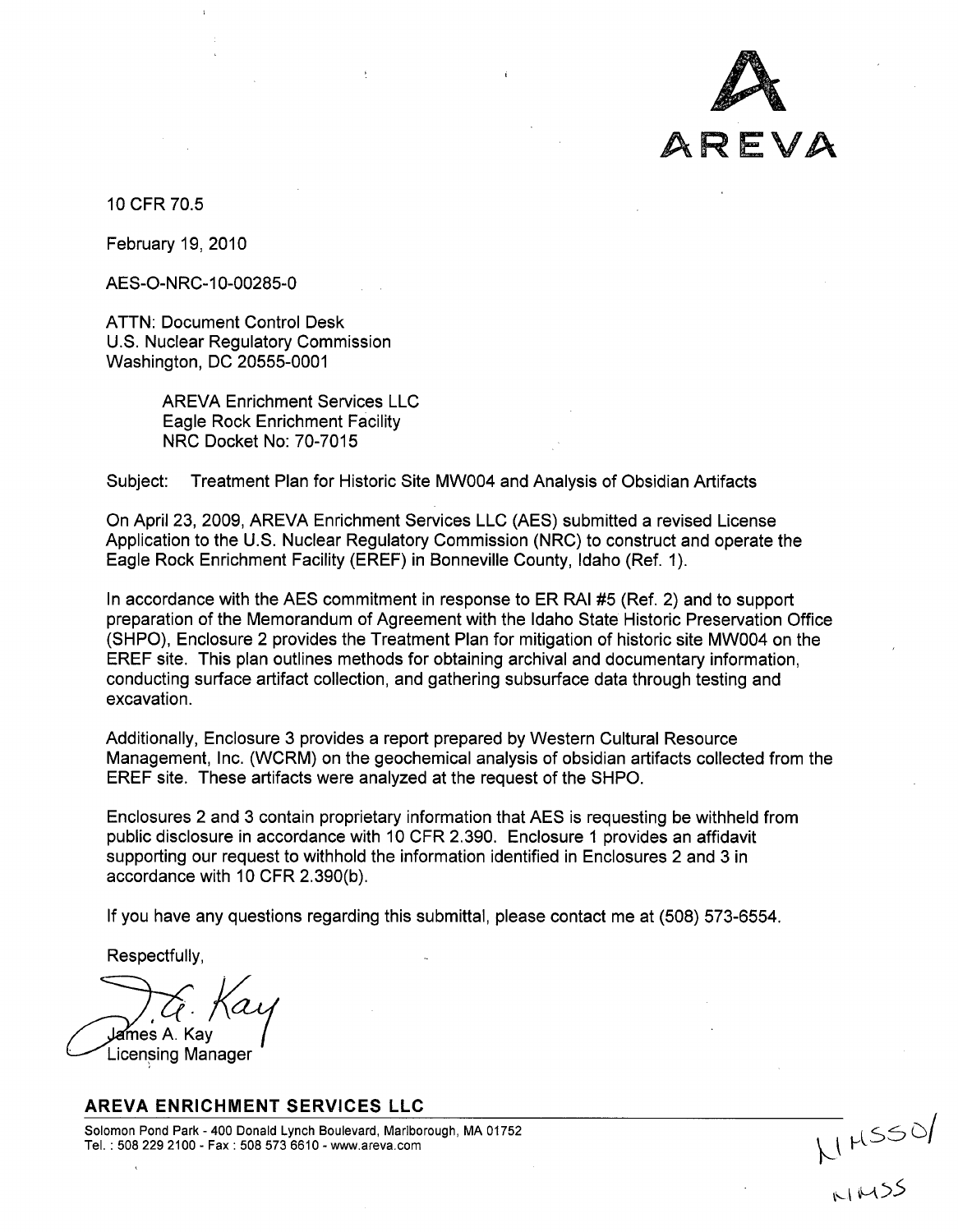AREVA Enrichment Services LLC AES-0-NRC-10-00285-0 Page 2 of 2

References:

- 1) **S.** Shakir (AES) Letter to the U.S. Nuclear Regulatory Commission, Revision **1** to License Application for the Eagle Rock Enrichment Facility, dated April 23, 2009.
- 2) J. A. Kay (AES) Letter to the U.S. Nuclear Regulatory Commission, Response to Requests for Information - EREF Environmental Report, dated September 9, 2009.

Enclosures:

- 1) Affidavit of James A. Kay
- 2) A Treatment Plan for Historic Site MWO04 in the Area of the Proposed Eagle Rock Enrichment Facility, Bonneville County, Idaho, WCRM Report No.09R130, dated January 28, 2010
- 3) Letter, Edward J. Stoner (WCRM) to Kenneth Reid (SHPO), dated December 18, 2009

CC:

Breeda Reilly, U.S. NRC Senior Project Manager Steve Lemont, U.S. NRC Senior Project Manager Bruce Biwer, Argonne National Laboratory Ken Reid, Idaho State Historic Preservation Officer